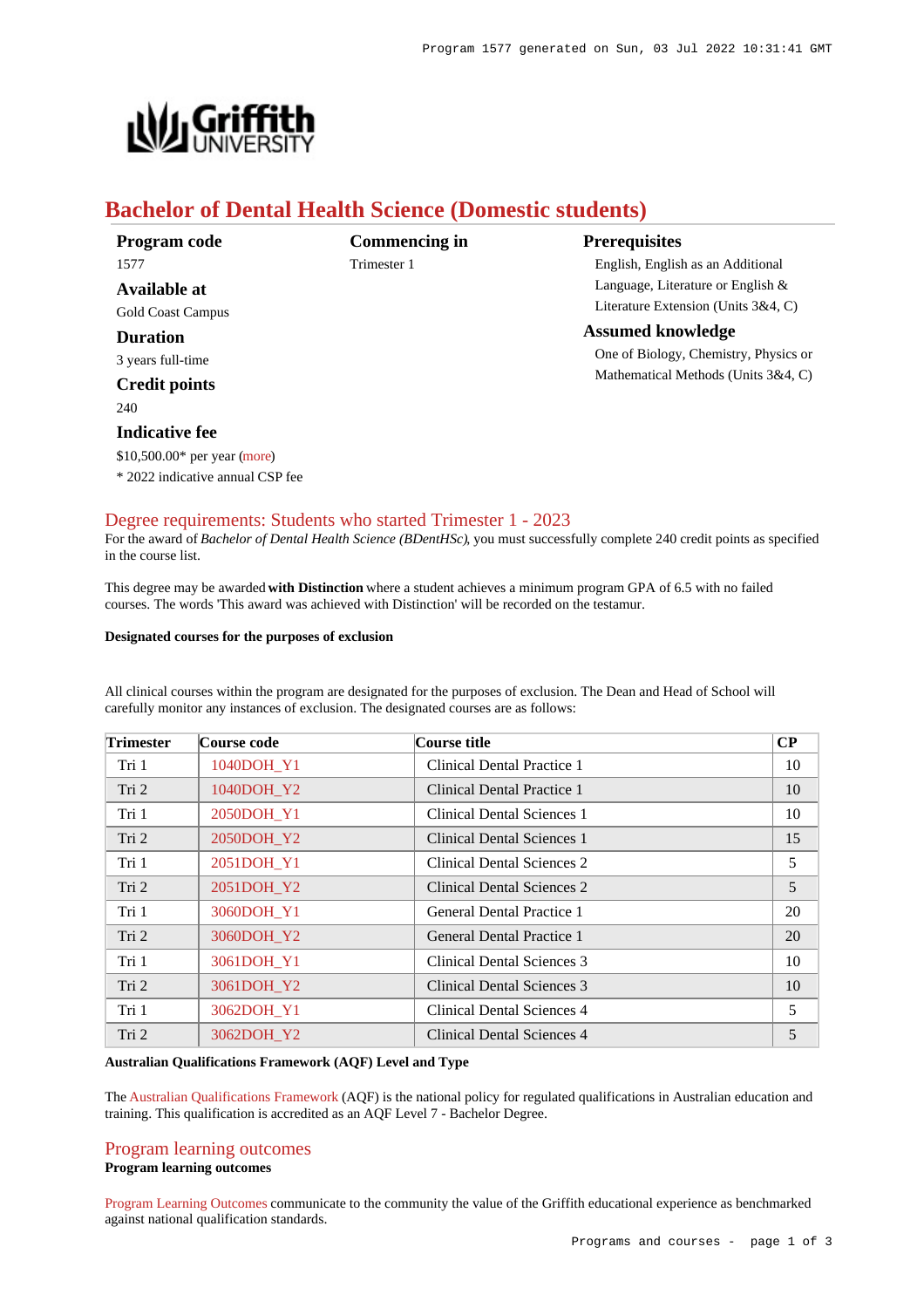[Program Learning Outcomes for this award](https://www.griffith.edu.au/__data/assets/pdf_file/0028/295615/BDental-Health-Science-PLO-L7.pdf) describe the knowledge, skills and the application of knowledge and skills you will acquire through studying the Griffith program of your choice.

# [Course list: Students starting Trimester 1 - 2023](https://www148.griffith.edu.au/programs-courses/Program/1577/Courses/Domestic#course-list-content)

**Course offering information in program structures is a guide only. Please check the actual offering information in the Course Catalogue.**

**Students must check the prerequisite and incompatible requirements before selecting any course within this program.**

#### **Year 1**

You must complete the following courses:

| <b>Trimester</b> | Course code | Requirement     | Course title                        | <b>CP</b> |
|------------------|-------------|-----------------|-------------------------------------|-----------|
| Tri 1            | 1001MSC     | Core to Program | Chemistry of Biological Systems I   | 10        |
| Tri 1            | 1016MSC     | Core to Program | Anatomy and Physiology Systems I    | 10        |
| Tri 1            | 1014MSC     | Core to Program | Cells, Tissues and Regulation       | 10        |
| Tri 1            | 1040DOH Y1  | Core to Program | Pre-clinical Dental Sciences        | 10        |
| Tri 2            | 1005MSC     | Core to Program | Genes and Disease                   | 10        |
| Tri 2            | 1015MSC     | Core to Program | Chemistry of Biological Systems II  | 10        |
| Tri 2            | 1040DOH Y2  | Core to Program | <b>Pre-clinical Dental Sciences</b> | 10        |
| Tri 2            | 1017MSC     | Core to Program | Anatomy and Physiology Systems II   | 10        |

Note: Students must successfully complete *all* Level 1 courses before progressing to Level 2 DOH coded courses.

#### **Year 2**

You must complete the following courses:

| <b>Trimester</b> | Course code | Requirement     | Course title                      | $\bf CP$ |
|------------------|-------------|-----------------|-----------------------------------|----------|
| Tri 1            | 2005MSC     | Core to Program | Biochemistry                      | 10       |
| Tri 1            | 2050DOH Y1  | Core to Program | <b>Clinical Dental Sciences 1</b> | 10       |
| Tri 1            | 2051DOH Y1  | Core to Program | Clinical Dental Sciences 2        | 5        |
| Tri 1            | 2052DOH Y1  | Core to Program | Social Sciences 1                 | 5        |
| Tri 1            | 2015MSC     | Core to Program | Microbiology for Oral Health      | 10       |
| Tri 2            | 2050DOH Y2  | Core to Program | <b>Clinical Dental Sciences 1</b> | 15       |
| Tri 2            | 2051DOH Y2  | Core to Program | Clinical Dental Sciences 2        | 5        |
| Tri 2            | 2052DOH Y2  | Core to Program | Social Sciences 1                 | 5        |
| Tri 2            | 2006MED     | Core to Program | Pathology General                 | 5        |
| Tri 2            | 2020PHM     | Core to Program | Pharmacology for Oral Health      | 10       |

Note: Students must successfully complete *all* Level 2 courses before progressing to Level 3 DOH coded courses.

## **Year 3**

You must complete the following courses: